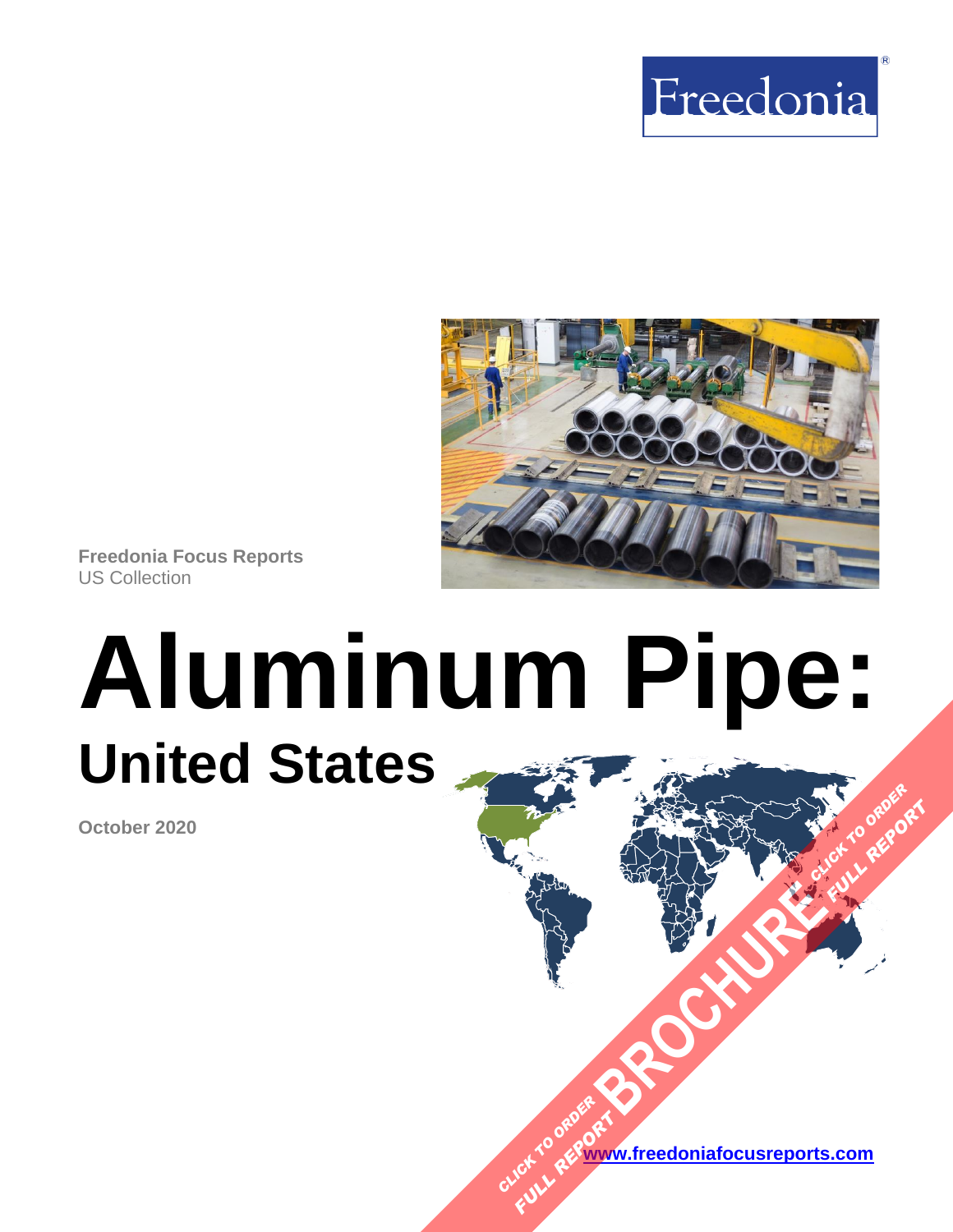# **Table of Contents**

| 1. Highlights                           | 3              |
|-----------------------------------------|----------------|
| 2. Market Environment                   | 4              |
| <b>Historical Trends</b>                | 4              |
| Key Economic Indicators                 | 5              |
| Impact of COVID-19 on the Pipe Industry | 6              |
| 3. Segmentation & Forecasts             | 7              |
| <b>Markets</b>                          | $\overline{7}$ |
| <b>Structural &amp; Mechanical</b>      | 10             |
| Conduit                                 | 11             |
| <b>Industrial Processing</b>            | 12             |
| Oil & Natural Gas                       | 12             |
| Irrigation                              | 13             |
| Storm & Sanitary Sewer                  | 14             |
| 4. Industry Structure                   | 15             |
| <b>Industry Characteristics</b>         | 15             |
| <b>Market Share</b>                     | 16             |
| Zekelman Industries                     | 17             |
| <b>Mueller Industries</b>               | 17             |
| Atkore International                    | 18             |
| 5. About This Report                    | 19             |
| Scope                                   | 19             |
| Sources                                 | 19             |
| <b>Industry Codes</b>                   | 20             |
| Freedonia Methodology                   | 20             |
| Resources                               | 22             |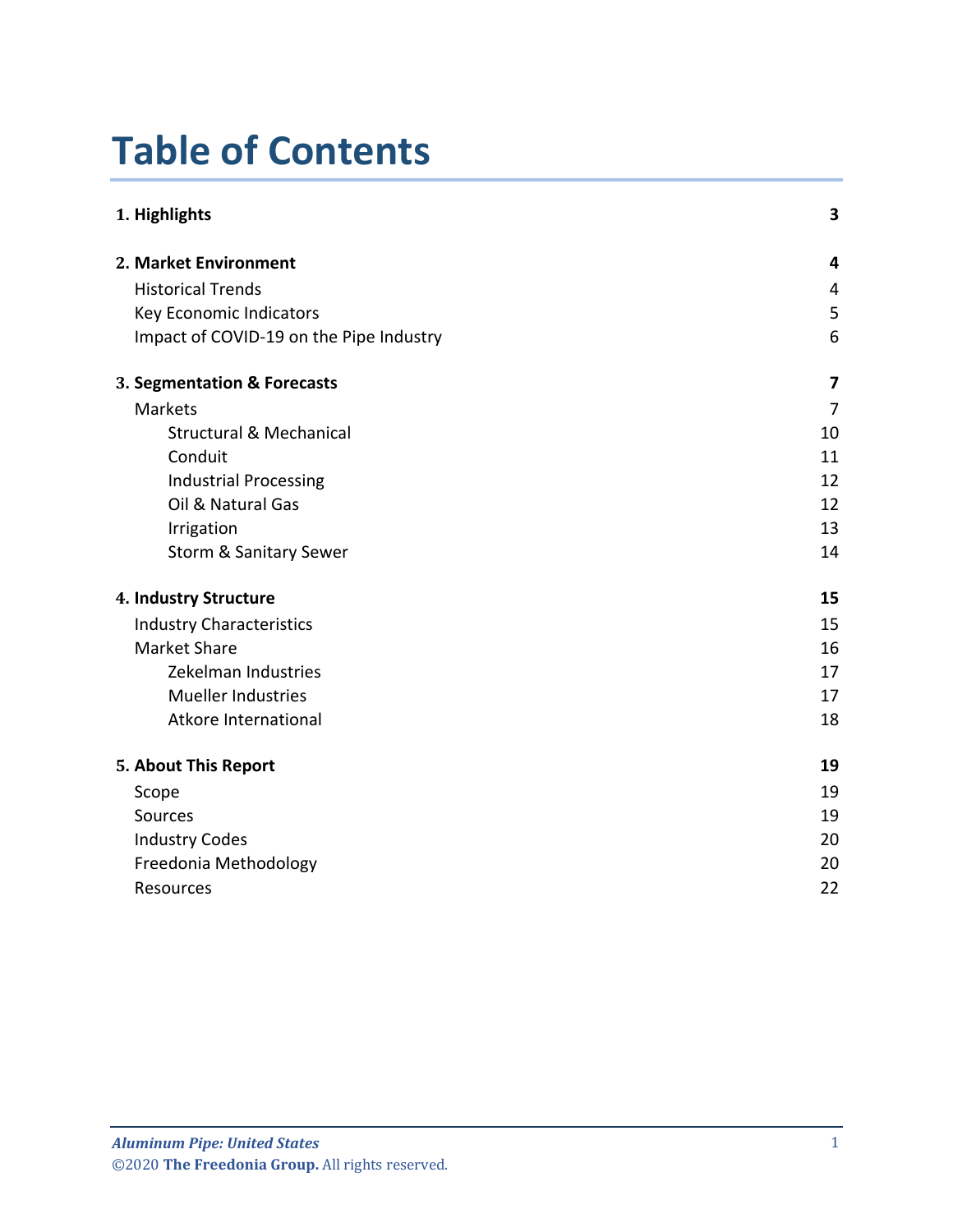# **List of Tables & Figures**

| Figure 1   Key Trends in the US Aluminum Pipe Market, 2019 - 2024             | 3  |
|-------------------------------------------------------------------------------|----|
| Figure 2   US Aluminum Pipe Demand Trends, 2009 - 2019                        | 4  |
| Table 1   Key Indicators for US Aluminum Pipe Demand, 2009 - 2024 (US\$ bil)  | 5  |
| Figure 3   US Aluminum Pipe Demand by Market, 2009 - 2024 (US\$ mil)          | 7  |
| Table 2   US Aluminum Pipe Demand by Market, 2009 - 2024 (US\$ mil)           | 7  |
| Table 3   US Aluminum Pipe Demand, 2009 - 2024                                | 8  |
| Table 4   US Aluminum Pipe Markets: Major Applications, Drivers, & Restraints | 9  |
| Figure 4   US Aluminum Pipe Demand by Market, 2009 - 2024 (%)                 | 14 |
| Figure 5   US Aluminum Pipe Market Share by Company, 2019 (%)                 | 16 |
| Table 5   Selected Suppliers to the US Aluminum Pipe Market                   | 17 |
| Table 6   NAICS & SIC Codes Related to Aluminum Pipe                          | 20 |
|                                                                               |    |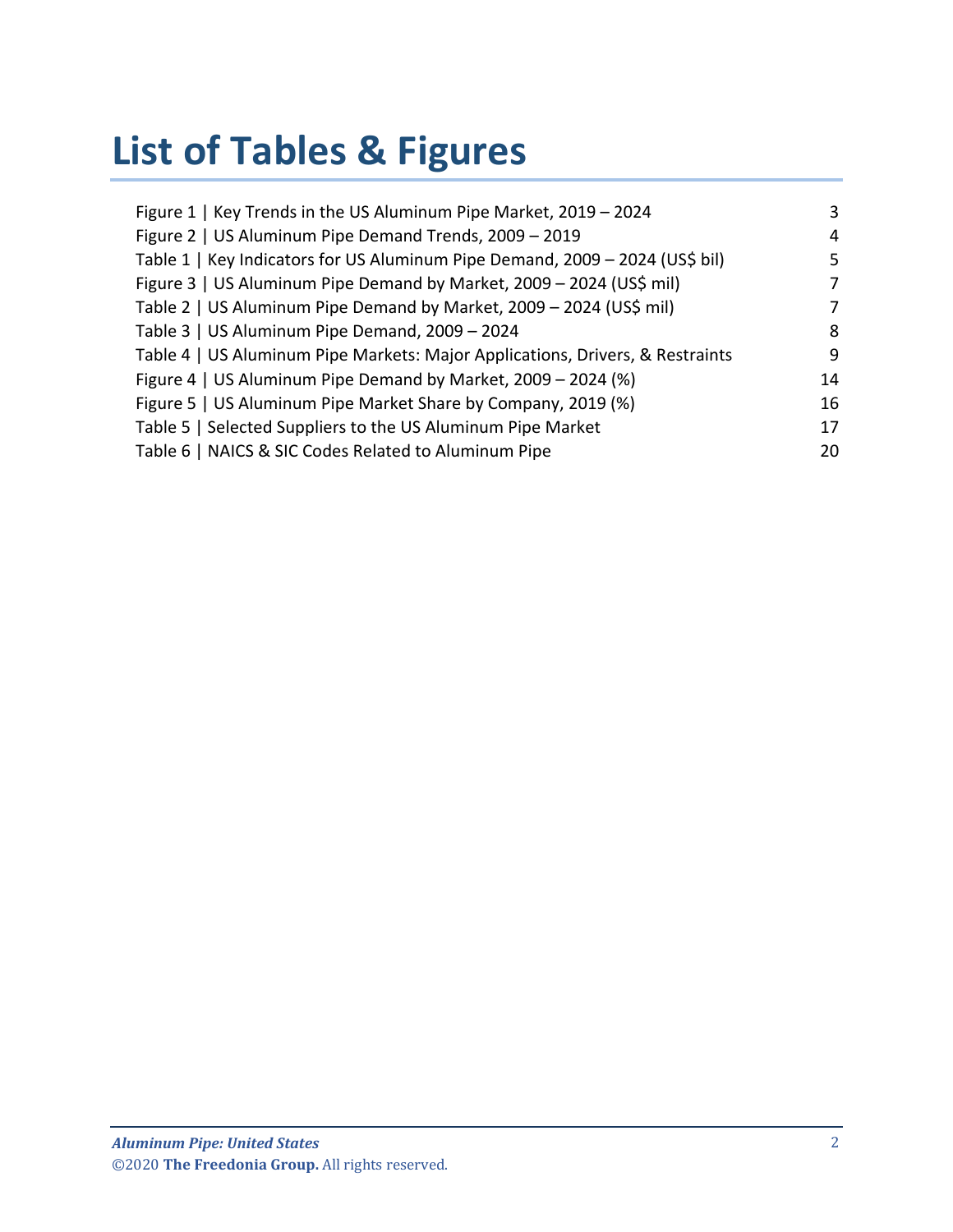# <span id="page-3-0"></span>**About This Report**

## <span id="page-3-1"></span>**Scope**

This report forecasts to 2024 US aluminum pipe demand in pounds, linear feet, and nominal US dollars at the manufacturer level. Total demand by value is segmented by market in terms of:

- structural and mechanical
- conduit
- industrial processing
- oil and natural gas
- irrigation
- storm and sanitary sewer

To illustrate historical trends, total demand by value is provided in annual series from 2009 to 2019; total demand in pounds, total demand in linear feet, and the various segments by value are reported at five-year intervals for 2009, 2014, and 2019.

Although distinctions are sometimes made between pipes and tubes, for the purposes of this report the terms "pipe", "tube", and "tubular products" are used interchangeably. Fittings are excluded from the scope of this report.

Key macroeconomic indicators are also provided with quantified trends. Other various topics, including profiles of pertinent leading companies, are covered in this report. A full outline of report items by page is available in the Table of Contents.

## <span id="page-3-2"></span>**Sources**

*Aluminum Pipe: United States* (FF70031) is based on *[Pipe Products & Markets,](http://www.freedoniagroup.com/DocumentDetails.aspx?ReferrerId=FL-FOCUS&studyid=3851)* a comprehensive industry study published by The Freedonia Group. Reported findings represent the synthesis and analysis of data from various primary, secondary, macroeconomic, and demographic sources, such as:

- firms participating in the industry, and their suppliers and customers
- government/public agencies
- intergovernmental and non-governmental organizations
- trade associations and their publications
- the business and trade press
- indicator forecasts by The Freedonia Group
- the findings of other reports and studies by The Freedonia Group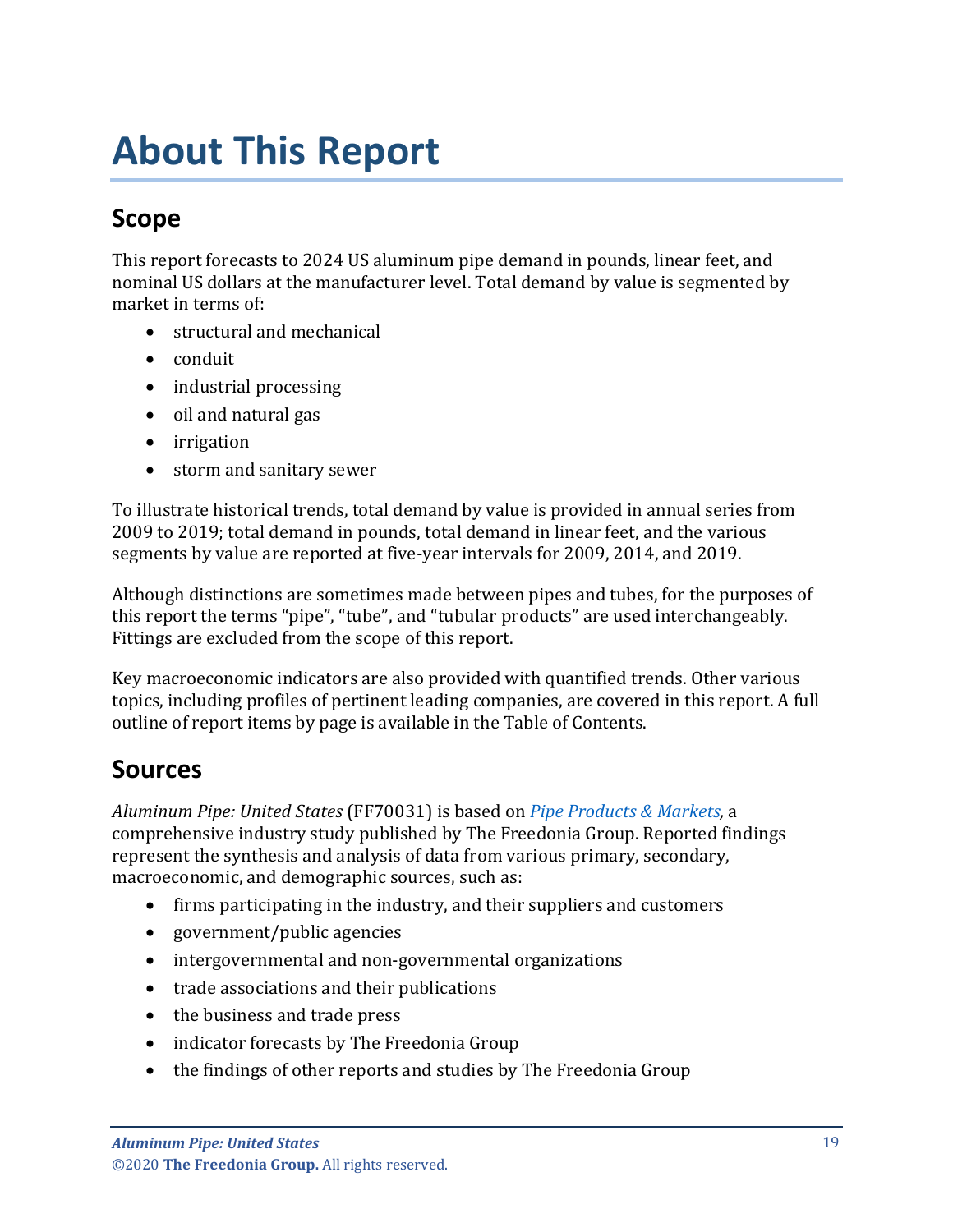Specific sources and additional resources are listed in the Resources section of this publication for reference and to facilitate further research.

## <span id="page-4-0"></span>**Industry Codes**

<span id="page-4-2"></span>

| Table 6   NAICS & SIC Codes Related to Aluminum Pipe |                                              |                                           |                                    |  |  |
|------------------------------------------------------|----------------------------------------------|-------------------------------------------|------------------------------------|--|--|
| <b>NAICS/SCIAN 2017</b>                              |                                              | <b>SIC</b>                                |                                    |  |  |
| North American Industry Classification System        |                                              | <b>Standard Industrial Classification</b> |                                    |  |  |
| 331315                                               | Aluminum sheet, plate, & foil mfg            | 3353                                      | Aluminum sheet, plate, & foil      |  |  |
| 331318                                               | Other aluminum rolling, drawing, & extruding | 3354                                      | Aluminum extruded products         |  |  |
| 332996                                               | Fabricated pipe and pipe fitting mfg         | 3498                                      | Fabricated pipe and pipe fittings  |  |  |
| 335932                                               | Noncurrent-carrying wiring device mfg        | 3644                                      | Noncurrent-carrying wiring devices |  |  |

Source: US Census Bureau

# <span id="page-4-1"></span>**Freedonia Methodology**

The Freedonia Group, a subsidiary of MarketResearch.com, has been in business for more than 30 years and in that time has developed a comprehensive approach to data analysis that takes into account the variety of industries covered and the evolving needs of our customers.

Every industry presents different challenges in market sizing and forecasting, and this requires flexibility in methodology and approach. Freedonia methodology integrates a variety of quantitative and qualitative techniques to present the best overall picture of a market's current position as well as its future outlook: When published data are available, we make sure they are correct and representative of reality. We understand that published data often have flaws either in scope or quality, and adjustments are made accordingly. Where no data are available, we use various methodologies to develop market sizing (both top-down and bottom-up) and then triangulate those results to come up with the most accurate data series possible. Regardless of approach, we also talk to industry participants to verify both historical perspective and future growth opportunities.

Methods used in the preparation of Freedonia market research include, but are not limited to, the following activities: comprehensive data mining and evaluation, primary research, consensus forecasting and analysis, ratio analysis using key indicators, regression analysis, end use growth indices and intensity factors, purchase power parity adjustments for global data, consumer and end user surveys, market share and corporate sales analysis, product lifespan analysis, product or market life cycle analysis, graphical data modeling, long-term historical trend analysis, bottom-up and top-down demand modeling, and comparative market size ranking.

Freedonia quantifies trends in various measures of growth and volatility. Growth (or decline) expressed as an average annual growth rate (AAGR) is the least squares growth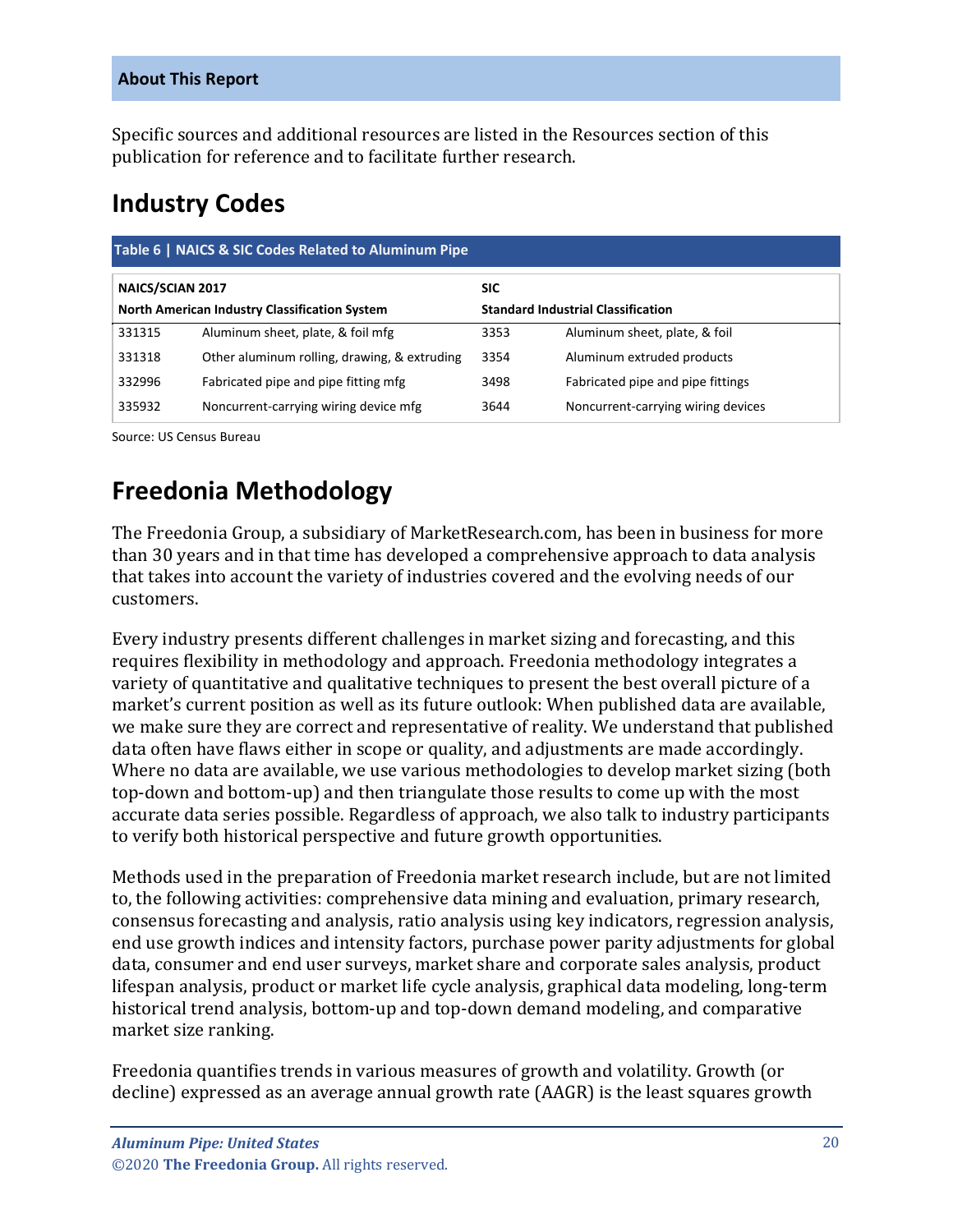#### **About This Report**

rate, which takes into account all available datapoints over a period. The volatility of datapoints around a least squares growth trend over time is expressed via the coefficient of determination, or r<sup>2</sup>. The most stable data series relative to the trend carries an r<sup>2</sup> value of 1.0; the most volatile – 0.0. Growth calculated as a compound annual growth rate (CAGR) employs, by definition, only the first and last datapoints over a period. The CAGR is used to describe forecast growth, defined as the expected trend beginning in the base year and ending in the forecast year. Readers are encouraged to consider historical volatility when assessing particular annual values along the forecast trend, including in the forecast year.

## **Copyright & Licensing**

The full report is protected by copyright laws of the United States of America and international treaties. The entire contents of the publication are copyrighted by The Freedonia Group.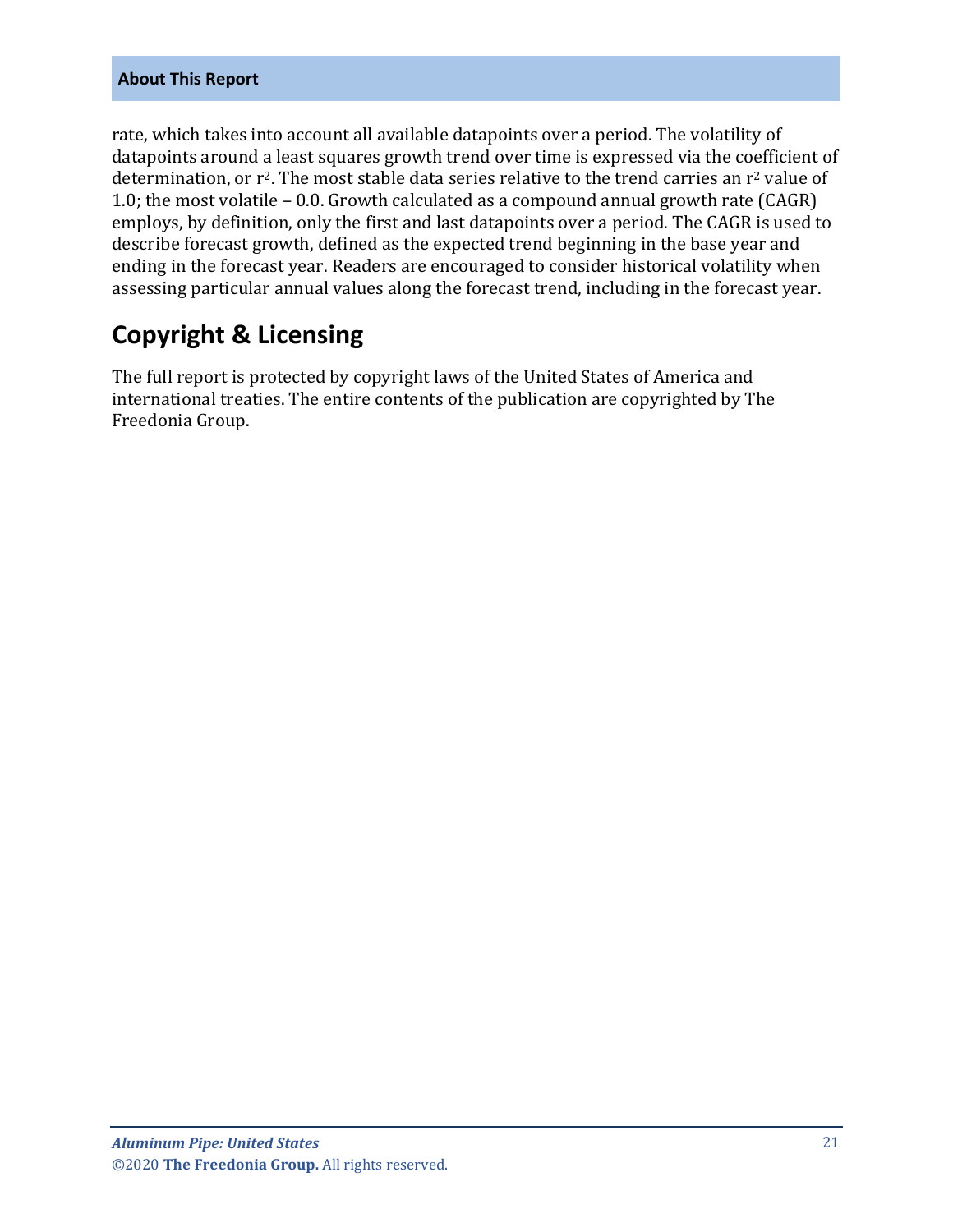#### <span id="page-6-0"></span>**Resources**

#### **The Freedonia Group**

 *[Pipe Products & Markets](http://www.freedoniagroup.com/DocumentDetails.aspx?ReferrerId=FL-FOCUS&studyid=3851)*

#### **[Freedonia Industry Studies](http://www.freedoniagroup.com/Home.aspx?ReferrerId=FL-Focus)**

 *[Behind the Wall Plumbing](http://www.freedoniagroup.com/DocumentDetails.aspx?ReferrerId=FL-FOCUS&studyid=3642) [Global Electric Power Transmission & Distribution Equipment](http://www.freedoniagroup.com/DocumentDetails.aspx?ReferrerId=FL-FOCUS&studyid=3805) [Global Water Treatment Equipment & Chemicals](http://www.freedoniagroup.com/DocumentDetails.aspx?ReferrerId=FL-FOCUS&studyid=3705) [Lawn & Garden Watering Products](http://www.freedoniagroup.com/DocumentDetails.aspx?ReferrerId=FL-FOCUS&studyid=3757) [Plumbing Fixtures & Fittings](http://www.freedoniagroup.com/DocumentDetails.aspx?ReferrerId=FL-FOCUS&studyid=3717) [Precast Concrete Products](http://www.freedoniagroup.com/DocumentDetails.aspx?ReferrerId=FL-FOCUS&studyid=3647)*

#### **[Freedonia Focus Reports](https://www.freedoniafocusreports.com/redirect.asp?progid=89534&url=/)**

 *[Aluminum: United States](https://www.freedoniafocusreports.com/Aluminum-United-States-FF65010/?progid=89534) [Civil Aircraft: United States](https://www.freedoniafocusreports.com/Civil-Aircraft-United-States-FF85011/?progid=89534) [Construction: United States](https://www.freedoniafocusreports.com/Construction-United-States-FF60054/?progid=89534) [COVID-19 Market Impact Analysis](https://www.freedoniafocusreports.com/COVID-19-Market-Impact-Analysis-FW95079/?progid=89534) [Crude Petroleum: United States](https://www.freedoniafocusreports.com/Crude-Petroleum-United-States-FF45019/?progid=89534) [Freight Services: United States](https://www.freedoniafocusreports.com/Freight-Services-United-States-FF95064/?progid=89534) [Industrial Castings: United States](https://www.freedoniafocusreports.com/pub/13435420.html/?progid=89534) [Manufacturing: United States](https://www.freedoniafocusreports.com/Manufacturing-United-States-FF70032/?progid=89534) Medium- [& Heavy-Duty Trucks & Buses: United States](https://www.freedoniafocusreports.com/Medium-Heavy-Duty-Trucks-Buses-United-States-FF85014/?progid=89534) [Motor Vehicles: United States](https://www.freedoniafocusreports.com/Motor-Vehicles-United-States-FF85029/?progid=89534) [Natural Gas: United States](https://www.freedoniafocusreports.com/Natural-Gas-United-States-FF45021/?progid=89534) [Oil & Natural Gas Pipe: United States](https://www.freedoniafocusreports.com/Oil-Natural-Gas-Pipe-United-States-FF45046/?progid=89534) [Plastic Pipe: United States](https://www.freedoniafocusreports.com/Plastic-Pipe-United-States-FF60034/?progid=89534) [Recovered Metals: United States](https://www.freedoniafocusreports.com/Recovered-Metals-United-States-FF65055/?progid=89534) [Transport Equipment: United States](https://www.freedoniafocusreports.com/Transport-Equipment-United-States-FF85030/?progid=89534)* **[Freedonia Custom Research](http://www.freedoniagroup.com/CustomResearch.aspx?ReferrerId=FL-Focus)**

#### **Trade Publications**

*Chemical Week ICIS Chemical Business Journal of Light Construction Oil & Gas Journal Pipeline & Gas Journal Trenchless Technology*